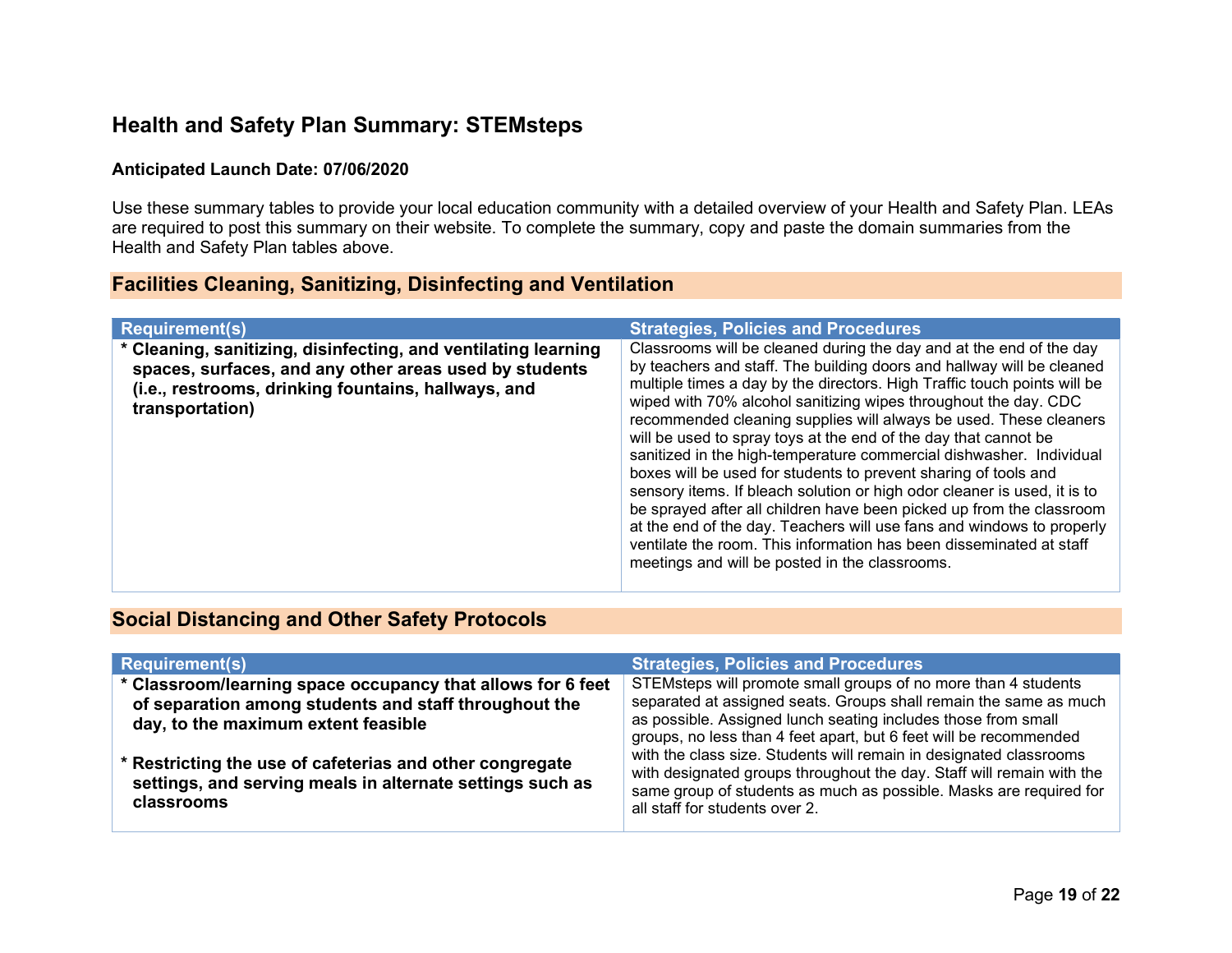| <b>Requirement(s)</b>                                                                                                                                                               | <b>Strategies, Policies and Procedures</b>                                                                                                                                                                                                                                         |
|-------------------------------------------------------------------------------------------------------------------------------------------------------------------------------------|------------------------------------------------------------------------------------------------------------------------------------------------------------------------------------------------------------------------------------------------------------------------------------|
| * Hygiene practices for students and staff including the<br>manner and frequency of hand-washing and other best<br>practices                                                        | Handwashing and hygiene recommendations will be followed upon<br>arrival, dismissal, before and after all snacks and lunches, after going<br>to the bathroom or having diaper changed. Play equipment will be<br>sanitized after each group is finished outside. Railings and door |
| * Posting signs, in highly visible locations, that promote<br>everyday protective measures, and how to stop the spread<br>of germs                                                  | handles will be sanitized on the way back inside.<br>Floor traffic signs, hand sanitizing/washing signs, face covering signs<br>will be posted at all doors, check points, and bathrooms as<br>appropriate.                                                                        |
| * Handling sporting activities consistent with the CDC<br><b>Considerations for Youth Sports for recess and physical</b><br>education classes                                       | One parent recommended to drop and pick up. No non-essential<br>visitors or volunteers allowed on site. Everyone must wear a mask to<br>enter.                                                                                                                                     |
| Limiting the sharing of materials among students<br>Staggering the use of communal spaces and hallways                                                                              | Students will have individual labeled containers with scissors, glue,<br>markers, pencils, etc. to avoid cross contamination.                                                                                                                                                      |
| Adjusting transportation schedules and practices to create<br>social distance between students<br>Limiting the number of individuals in classrooms and other                        | Tablets, devices, and headphones will be sanitized between each<br>student use. All class times will be staggered to the bathroom and<br>outside, as best possible to avoid contact in the hallways.                                                                               |
| learning spaces, and interactions between groups of<br>students                                                                                                                     | In Green Phase, drop off and pick up may occur in the school, with<br>proper precautions such as face-coverings, hand sanitizing, and<br>social distancing. In Yellow Phase, drop off and pick up for school                                                                       |
| Coordinating with local childcare regarding on site care,<br>transportation protocol changes and, when possible,<br>revised hours of operation or modified school-year<br>calendars | day, will be done outside.<br>The maximum number of students will be limited to the square<br>footage in the room. There shall be a minimum of 35 square feet of<br>floor space per child in the indoor classrooms.                                                                |
| Other social distancing and safety practices                                                                                                                                        | STEMsteps will coordinate with the LEA for Kindergarten<br>transportation if there are any changes to STEMsteps schedule,<br>hours of operation, or calendar.                                                                                                                      |

# Monitoring Student and Staff Health